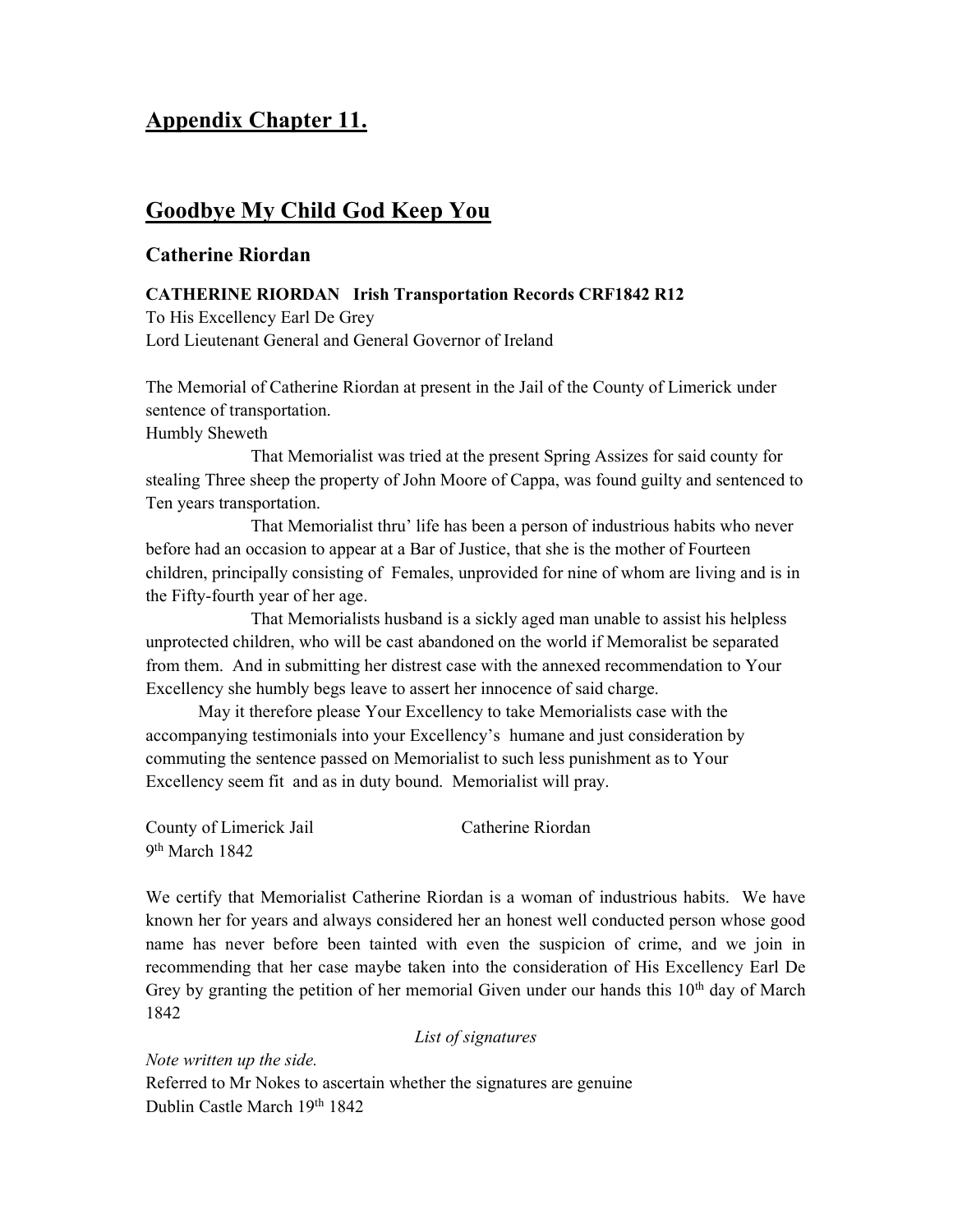#### \*\*\*\*\*\*\*\*\*\*

Memorialist begs to remark that a memorial signed by several Jurors of the County of Limerick who tried this case has been signed by them and forwarded to the Hon<sup>ble</sup> Justice Torrens the Judge who tried same who it is hoped will gain your Lordship a favourable Opinion on Memorialist's case and humbly hopes your Lordship will make reference to him

> Am Your Memorialist Will ever pray Catherine Riordan

#### \*\*\*\*\*\*\*\*\*

Indecipherable note ending:-

But if the part stated, in the report of 31 March, be true, there is not in my opinion any grounds for a mitigation of the sentence

> Signature indecipherable \*\*\*\*\*\*\*\*\*\*

> > County of Limerick Rathkeale March 31. 1842

The annexed memorial having been transmitted to me by Mr Nokes in consequence of all the signatures annexed purporting to be those of persons residing in Rathkeale I have made enquiry inspecting the Authenticity of the Signatures and have to report that I find them genuine.

At the same time I beg respectfully to state for the Information of his Excellency that I find several of the Parties signing were induced to do so more by the names they found already affixed than from any intimate knowledge of the Parties, and more by the respectability of their appearance than from a knowledge of the means by which they supported it. In proof of this one person who lived the nearest to them stated to me that he always considered that the Prisoner and her husband must be substantial farmers, whilst in fact they had no land at all – From the Impression I obtained when following up the case originally it would appear that Catherine Riordan had been following the trade of sheep and cow stealing for more than two years in this neighbourhood unsuspected and was a constant seller in the Limerick Market, tho' not under her real name. Her children, I learn, are most of them powerless, one in Service and the others able with the exception of two to support themselves.

Cattle stealing is very prevalent in the neighbourhood even yet, notwithstanding several minor convictions have taken place at the Quarter Sessions.

George Goold

\*\*\*\*\*\*\*\*\*\*

To Her Excellency the Countess De Grey etc etc etc etc

The humble Petition of Mary Riordan and Ellen Riordan, her sister, both of Bally William, near Rathkeale in the County of Limerick, most humbly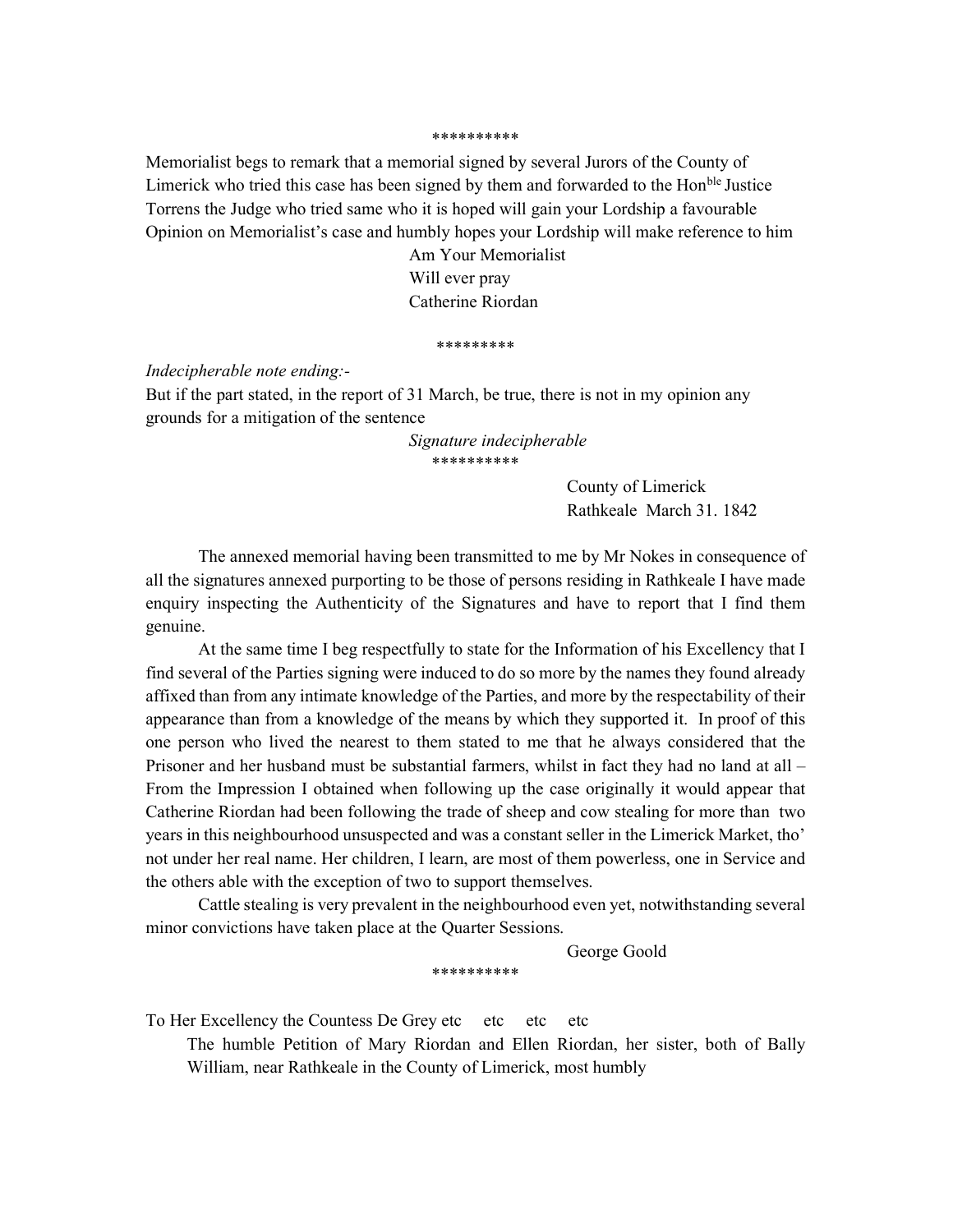Sheweth: That your Ladyship's two youthful Petitioners have travelled on foot from their residence aforesaid, a distance of one hundred and eight Irish miles, to supplicate your Ladyship's gracious intercession on behalf of their poor afflicted mother who now lies in the Gaol of Limerick under sentence of Transportation for ten years upon a charge brought against her at the last Assizes in that City before the Honorable Justice Torrens, for stealing three sheep.

 That the convict is the mother of fourteen children, of whom nine are now living with their father, who is an old man and bedridden, and whose grey Hairs are sinking into the Grave with sorrow in consequence of the unfortunate occurrence. She is of a respectable family and true; and Petitioners solemnly declare that if they had the faintest? idea of their "mother's" guilt they would be far from undertaking so long a journey to do her the least service?, but on the other hand, knowing her innocence and what she has already suffered being confined in Gaol three months before the Assizes they feel for her in their Hearts and Souls, and do humbly hope your Ladyship will participate in their feelings.

It would move the hardened heart to witness the lamentations of her poor husband and her children. The sheep in question were bought by her at the fair of Pallas-Kenry from a stranger whom she did not know, and he having stolen them, was the heartrenching cause of the dreadful situation of the mother of fourteen children!

 Petitioners, therefore, on the knees of their hearts, most humbly supplicate your Ladyship of mercy and compassion- One word and their poor mother would be restored to her family. They have travelled far on foot in the pleasing hope that their journey will not be in vain – and that God Almighty may bestow upon your Ladyship many long and happy days in this life and eternal felicity in the next, will be the constant prayers of your Ladyship's humble petitioners.

| BallyWilliam, Rathkeale | Mary Riordan      |
|-------------------------|-------------------|
| Co Limerick May 24 1842 | Catherine Riordan |

\*\*\*\*\*\*\*\*\*\*

The humble Petition of Mary Riordan and Ellen Riordan, her sister, both of Bally William, near Rathkeale in the County of Limerick, write Your Excellency most humbly

 Sheweth: That your Lordship's two youthful Petitioners have travelled on foot from their above mentioned residence to this great Metropolis, in order to cast themselves at Your Excellency's feet and to supplicate your fatherly tenderness in behalf of their poor mother who now lies in the Gaol of Limerick under sentence of Transportation for ten years upon a charge brought against her at the last Assizes in that City before the Honorable Justice Torrens, for stealing three sheep.

 That their poor Mother is the parent of fourteen children, of whom nine are now living, she is of a respectable family and was always in good circumstances; and had Your Excellency's Petitioner the slightest idea of her guilt they solemnly assert they would not have set out on a journey of one hundred and eight Irish miles to supplicate the Royal clemency in her behalf but would leave her to her fate; but on the contrary they know their dear mother to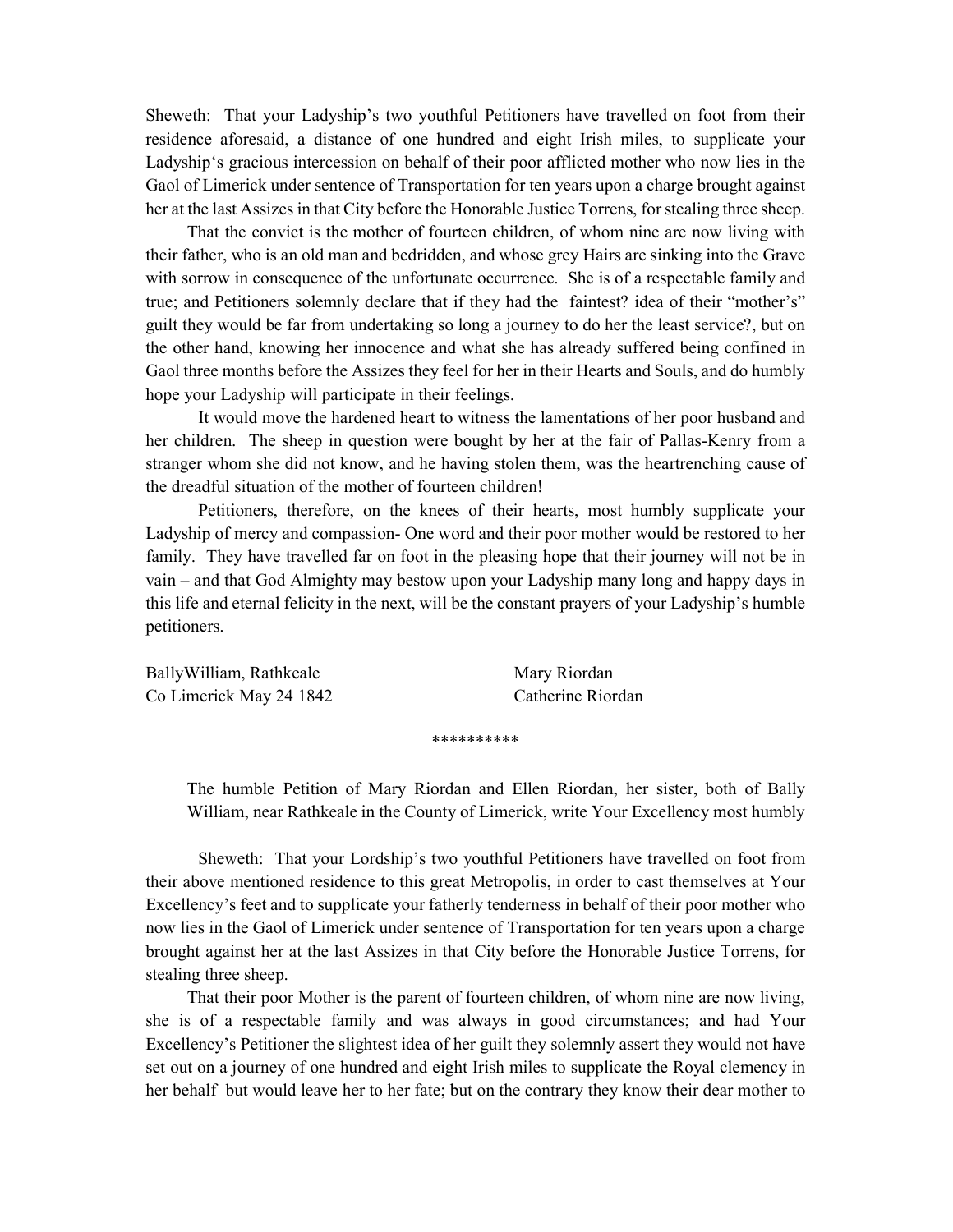be innocent and that she brought them at the fair in Pallas Kenry from a man who came not honestly by them by whose name she knew not.

 That it would melt a heart of stone to witness the lamentations of her poor old bedridden husband, and nine children, when committed to gaol for this offence, three months before the Assizes, and where she now lies in a state of very bad health – but since her conviction no language could describe the unutterable anguish of this afflicted family.

 Petitioners, therefore, on the knees of their hearts, most humbly supplicate your Excellency of Grace and Compassion. They have travelled a long journey to implore it and they humbly pray that they have not laboured in vain. Out of the treasure of your paternal goodness they fondly hope Your Excellency will be graciously pleased to extend the prerogative of mercy towards their poor mother by ordering such mitigation of her terrible sentence your Excellency will think proper.

 And that God Almighty may bless your Excellency with long life and good health in this world and eternal happiness in the next, will be the constant prayers of your Excellency's petitioners.

BallyWilliam, Rathkeale Mary Riordan Co Limerick May 24 1842 Catherine Riordan

\*\*\*\*\*

The Memorial of Catherine Riordan of BallyWilliam near Rathkeale at present Under sentence of transportation in the County of Limerick Gaol

Most humbly shewth

 That Memorialist was tried at the last spring assizes for the County of Limerick for stealing three sheep from John Moore of Lisbuy and found Guilty and sentenced to ten years transportation.

 That Memorialist is over fifty four years of age, is the mother of Fourteen children principally consisting of females and nine of them are still living and having an unhealthy Father unable to labour for his family's support. Memorialist for several years was obliged to transact her domestic business and to attend at fairs and markets to dispose of her stock

 That the sheep were not found in Memorialist's possession but she was arrested on the Information of one Denis Drinan to whom she sold them, but Drinan having died before the Trial Memorialist was thereby precluded from the benefits that would arise from his cross examination.

 That Memorialist does not arraign the justice of her sentence, and most humbly begs leave to represent that she never before had an occasion to appear in a Court of Justice, That she is in confinement since the  $10<sup>th</sup>$  December 1841 during the greater part of which she is under the care of the Gaol physicians.

May it therefore please your Excellency to take the case of Memorialist with the annexed Certificate and recommendation, which is signed also by the prosecutor John Moore, into Your Excellency's humane consideration by commuting Memorialists sentence as to your Excellency may seem fit and she will pray.

Catherine Riordan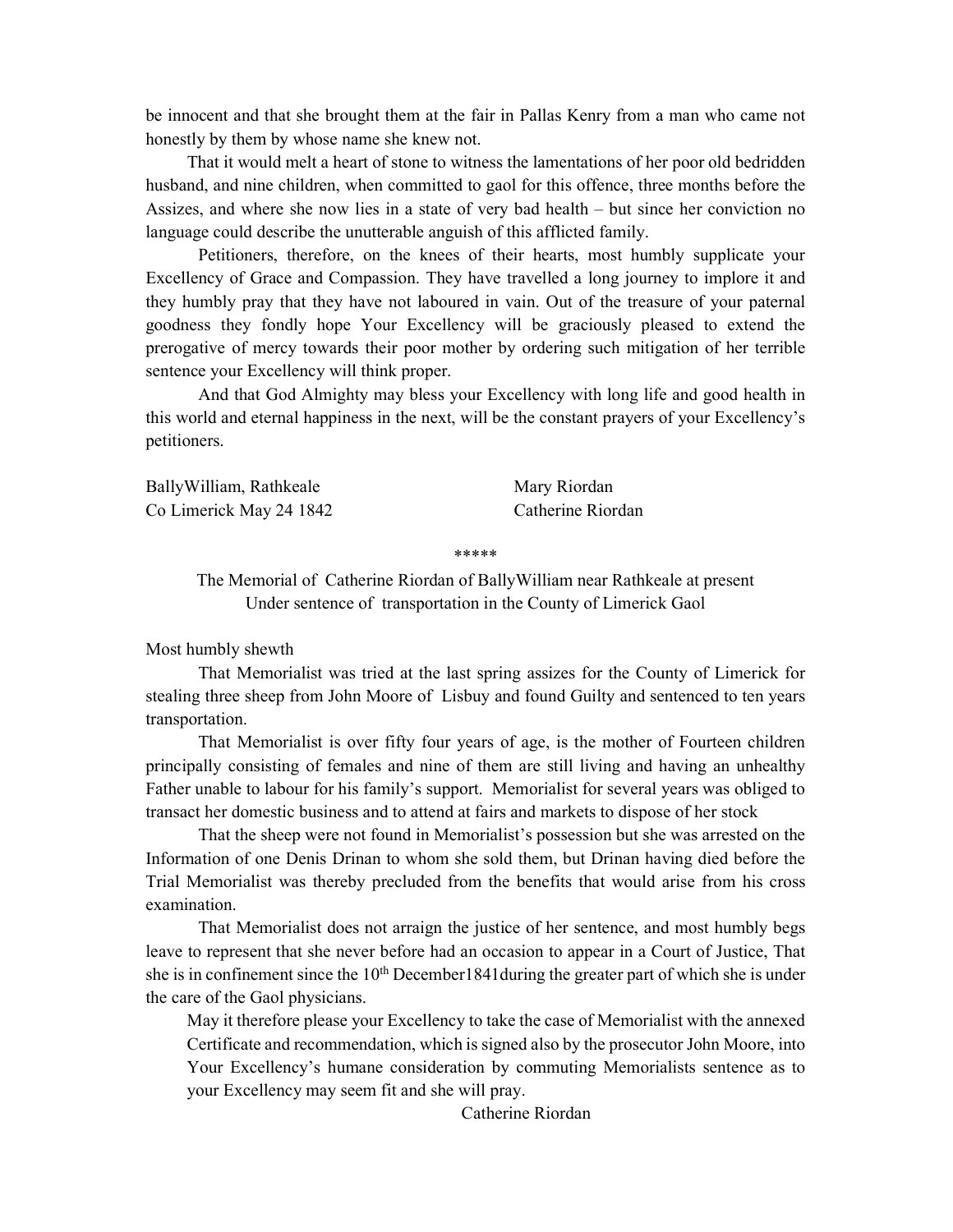We the undersigned Magistrates, Freeholders, Gentlemen be of the County of Limerick believe the above to be true and we join the prosecutor, John Moore, in recommending , that the case of Memorialist be taken into the consideration of His Excellency the Lord Lieutenant Given under our hands this 29 day of July 1842.

County of Limerick Jail

 John Moore The Prosecutor

\*\*\*\*\*\*\*\*\*\*

(oval rubber stamp - document received at Chief Secretary's Office Dublin August [ ] 1842 )

> Riddlestown Park August 2 1842

Sir,

In the absence of the Lord Lieutenant [of Ireland] Earl de Grey, I request you will lay before the Lords Justices the sworn promisary? Memorial in extenuation they may be pleased to take Petitioners Case into their humane consideration. The following circumstances induce me to join in the prayer of the Petitioner.

The Applicant is Mother of fourteen children, an old Woman, in bad health and in confinement since December last. Her Husband a very unhealthy poor man, and two unfortunate Children, confined to their beds, with sore feet and swollen legs from walking near 200 miles from home to Dublin Castle, and back, to present a memorial personally, from the effects of which [these] poor creatures are suffering for the parent shockingly tho' much better. The prosecutor signed the memorial requesting their Lordships etc will grant the request.

 I have the Honor to be Your ob[edien]<sup>t</sup> serv[an]<sup>t</sup> Gerald Blennerhassett  $Dep[ut]^y$  Lieu $[tenan]^t$  Co $[unt]$ 

Limerick

The last off post of Memorial, declaring innocence, after a conviction, I could not certify, therefore have(not) done so.

G[erald] B[lennerhassett]

(written vertically at left) W Connor

\*\*\*\*\*\*\*\*\*\*

Limerick, August 1842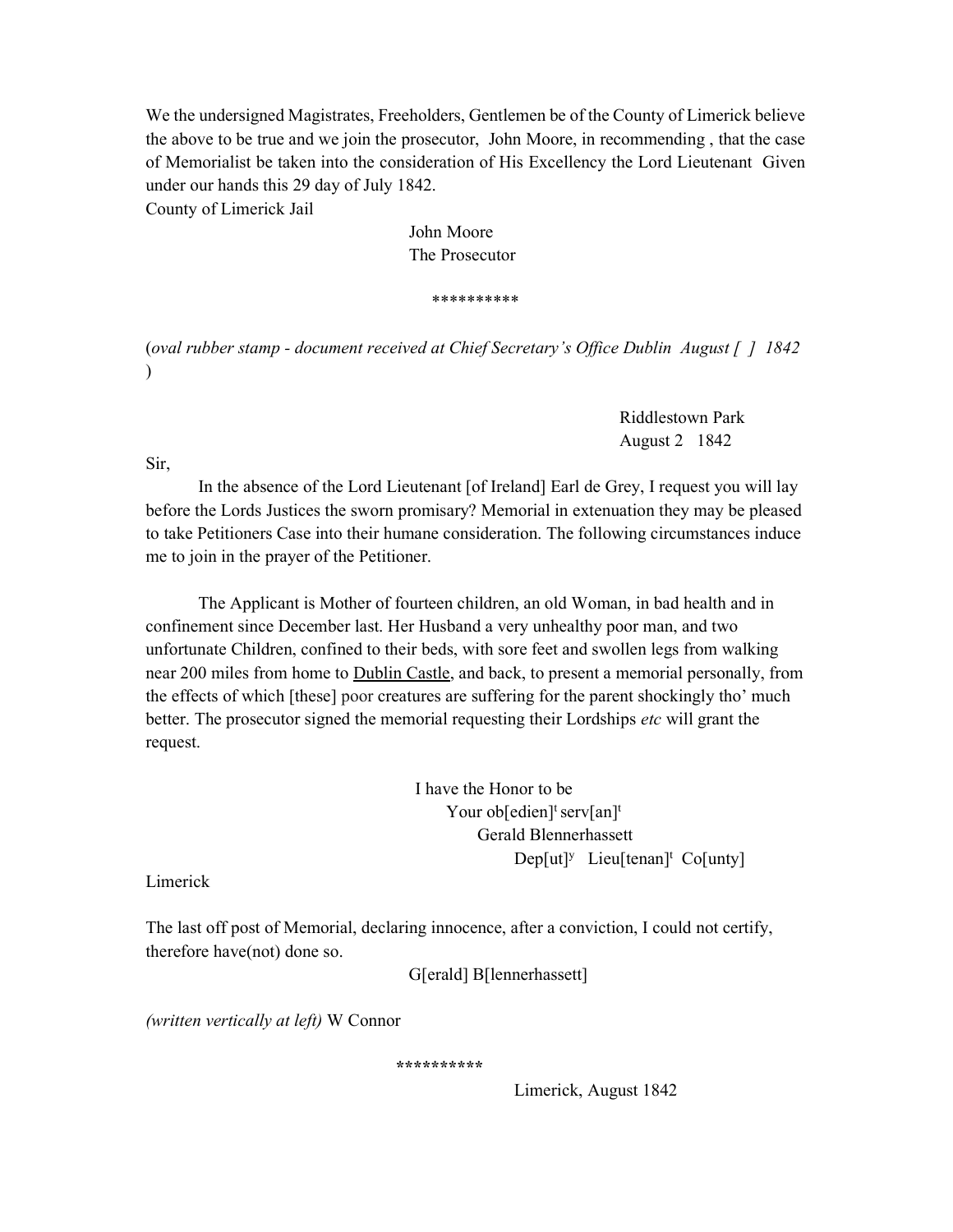Dear Sir

I have examined into the case of Catherine Riordan a convict in the County of Limerick Gaol; she is aged between 50 and 60 years, much worn having been the mother of several children; from which circumstances I would hesitate to certify that she was a fit subject to undertake a voyage which it is my duty to do as surgeon of the prison, as I would consider she would be an encumbrance on the voyage or after it.

 I remain Your very Ob<sup>t</sup> Serv<sup>t</sup> James G Mc[.....]

\*\*\*\*\*\*\*\*\*\*

 (oval rubber stamp - document received at Chief Secretary's Office Dublin, August 12 1842)

8

 Riddlestown Park August 11 1842

Sir,

 I beg leave to state for the information of Their Excellencies that I am more inclined to address them on behalf of six young Children, four younger than the two poor creatures that walked to Dublin and presented their memorial themselves at the Castle, the last child young and sickly, of the six.

 This time I respectfully beg to say that there are circumstances in this woman's case that her attorney did not bring before [the] Judge, that might have altered their opinion and which, if is properly attested to, in Mr Goolds statement to Their Excellencies, namely, that of a person holding no land, but having stock at fairs, that is quite common here, jobbing on stock and grazing sheep, to keep the wool for frize and flannel, and then sell the sheep.

I have ascertained from two men that they have for the last three years taken sheep to graze from this Woman and then these have driven them to fairs and when not sold bring them back subsequently to the farmer.

I should not much count this unsworn information from the lower orders to a Co[unty] Magistrate, also I am [ ] into on the first principle, for I regret to say few of them can be believed on Oath.

I also beg to send the report of the Gaol Doctor.

 I again beg humbly to submit this case to Their Excellencies for their humane consideration and to add a material point for these poor Children, the very bad health of their Father and that to my own knowledge.

I am Sir

Your  $M[\circ]^{st}$  Hu $[mb]^{le}$  Ser[van]<sup>t</sup> Gerald Blennerhassett

(written vertically at left) W Connor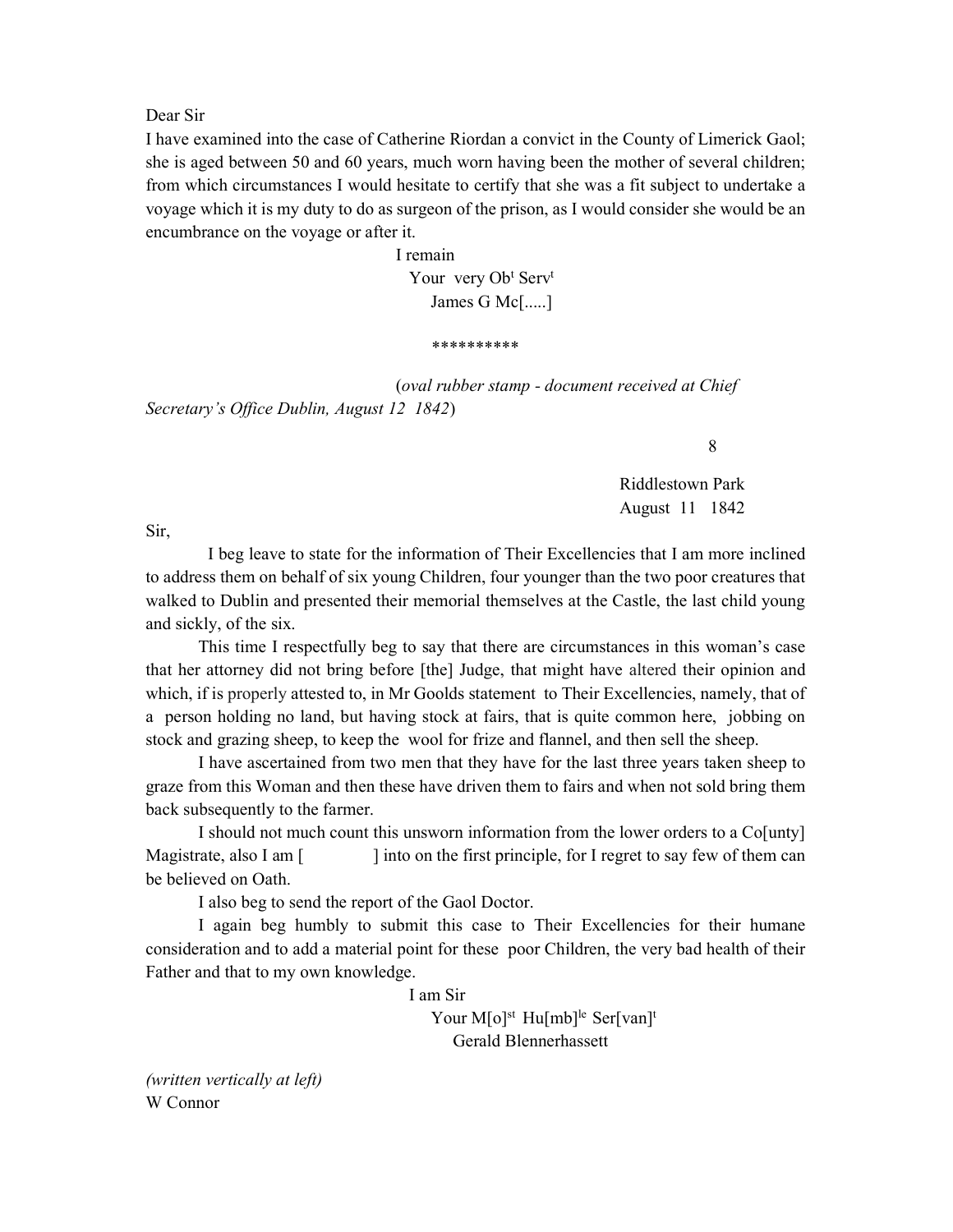Ans[were]<sup>d</sup> case dep<sup>td</sup> / def[ende]<sup>d</sup>(?) aug 12 L[or]<sup>d</sup> L[ieutenan]t retain

\*\*\*\*\*\*\*\*\*\*

 Riddlestown Park August 29

Sir,

These unfortunate little girls daughters of Catherine Riordan under sen<sup>t</sup> of transportation have just brought me a letter. They rec<sup>d</sup> from their mother stating she was to be put on board the Convict Ship this day. Lest there might be a mistake I take the liberty of reminding you of the letter I had the honor to receive by order of the Lord Justices from you of August 16. Whereon you mention, they have directed the examination of the sentence shall (be) suspended until his Excellency the lord Lieutenant returns to Ireland.

I am confident that this mistake lies at(the) woman's side, but I was so implored. by those children I cannot refuse troubling you again.

> I have the Honor to be Your ob<sup>t</sup> serv<sup>t</sup> Gerald Blennerhassett Deputy Lieut Co Limerick

 Permit me to request a speedy answer (written vertically at left) W Connor Ans[were]<sup>d</sup> case dep<sup>td</sup> / def[ende]<sup>d</sup>(?) aug 12 L[or]<sup>d</sup> L[ieutenan]t retain Sheweth benevolent and humane The Countess de Gray

That Memorialist was tried at the last spring assizes for the County of Limerick for stealing three sheep from John Moore of Lisbuy was found guilty and sentenced to transportation. That Memorialist is over fifty four years of age, is the mother of fourteen children principally consisting of Females and nine of whom are still living- and having a Father unable to labour for his families support. Memorialist for many years was… domestic concerns and to attend at Fairs and Markets to buy and sell cattle.

That the sheep were not found in the possession of Memorialist but she was arrested on the deposition of one Denis Drinan a Victualler from the City of Limerick [….....] having died before the trial came on your Memorialist was thereby precluded from the benefit that would arise from his direct and cross Examination.

That Memorialist does not arraign the Justice of her sentence but is humbly stating that she never before had an occasion to appear in a Court of Justice. That she was confined since the 10th December 1841during the greater part of which she was under the care of the Gaol physician and fear of her unprotected female children having travelled on foot from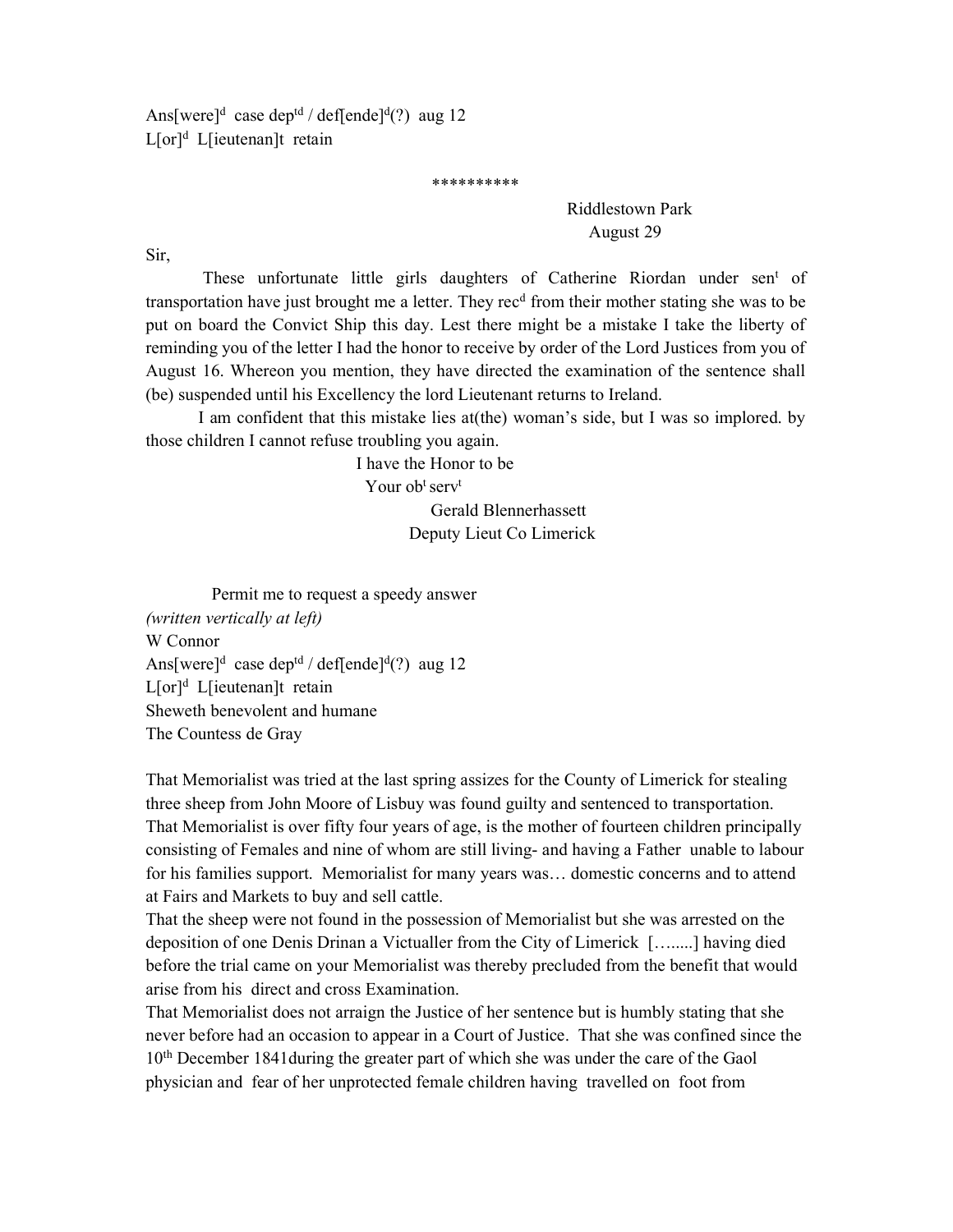Rathkeale to Dublin a distance of 137 miles, to see the Lords Justices; and their Lordships having carefully considered their case.

May it therefore please The Right Honorable The Charles de Grey to take the case of Memorialist and of her unfortunate female children into his Gracious consideration by using your powerful influence with his Excellency the Lord Lieutenant… with the Lords Justices to have Memorialist restored to the Bosom of her afflicted family and in humbly stating that a Memorial had been forwarded to the Lord Justice signed by John Moore, the prosecutor and recommended by the Magistrates…. of the County of Limerick, praying for a commutation of her sentence. Memorialist in the name of the Redeemer, most Respectfully and Humbly calls on your Ladyship to [.........] prayers of her [..........] and for which she and miserable family [..................] to Grant to Your Ladyship and all yours a continuance of health and of the other blessings Your Ladyship so deservedly enjoys.

Catherine Riordan

We the undersigned Magistrates of the County of Limerick believe the above to be true and we join the prosecutor, John Moore, in recommending , that the case of Memorialist be taken into the consideration of The Right Honorable, The Countess de Gray. Given under our hands this 4th day of October1842.

> John Moore The Prosecutor

\*\*\*\*\*\*\*\*\*\*\*\*\*\*\*\*\*\*\*\*\*\*\*\*\*\*\*\*\*\*\*\*\*\*\*\*\*\*\*\*\*\*

 Riddlestown Park April 22 1843 Rathkeale

Sir,

I have the honor to forward to you, requesting you will lay same before His Excellency Earl De Grey the humble petition of Eight Children and a sickly father on behalf of Catherine Riordan, confined for sheep stealing in Grange Gorman Lane Penitentiary; and in confinement since 1841 and brought from the hulk. Your respectable gentlemen  $\&$ Magistrates in her neighbourhood thus have been applied to, have signed the Memorial of the Children for the restoration of their Mother and a further extension of her time at home

I have the Honor to be

Your obt serv<sup>t</sup>

Gerald Blennerhassett

Mr Connors written along the side<br>Deputy Lieut Co Limerick

\*\*\*\*\*\*\*\*\*\*

Limerick 30 April 1843

Dear Miss Edwards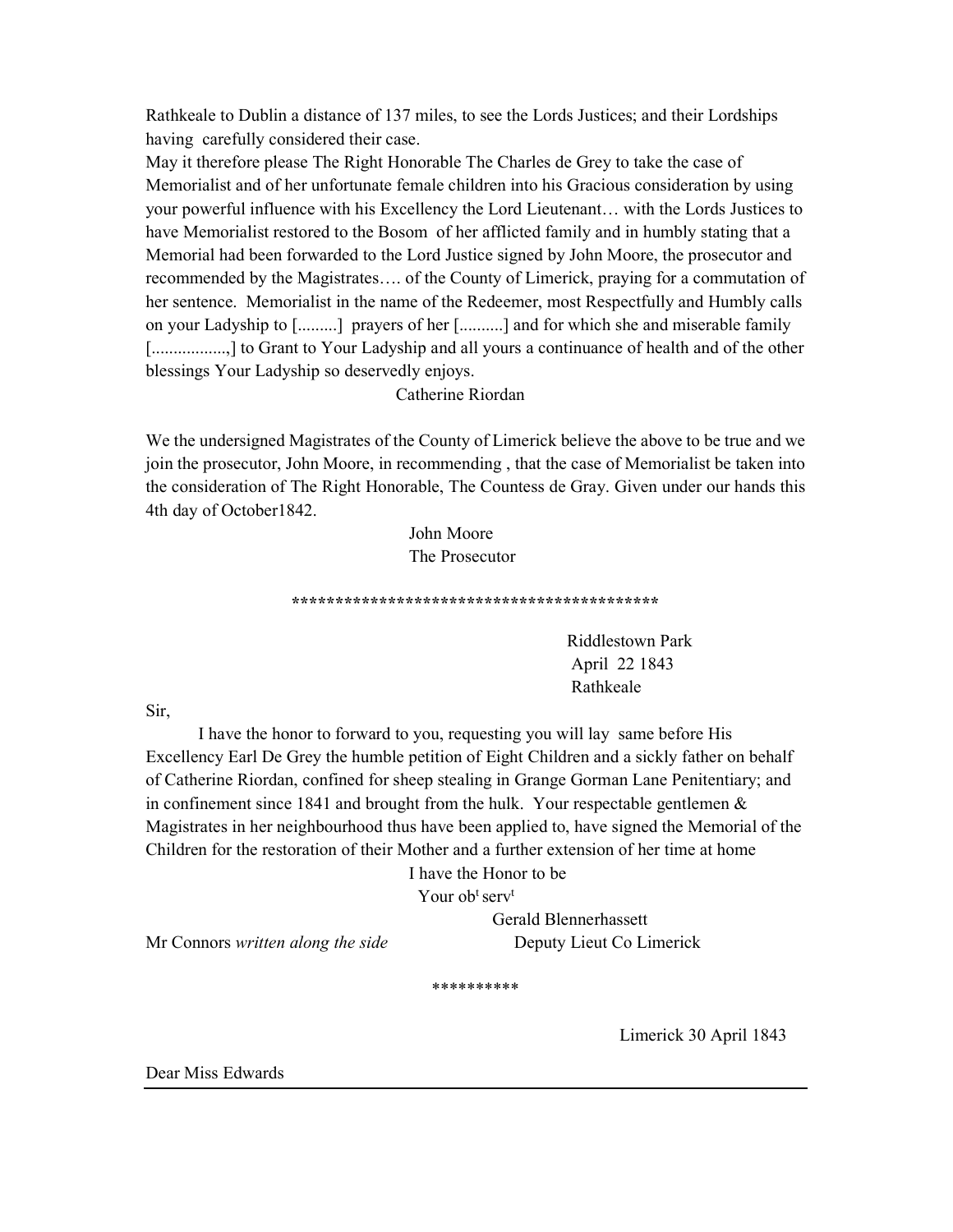I cannot allow another post to pass without addressing you on one of the most painful subjects that ever presented itself to my notice. On yesterday Cap<sup>t</sup> Blennerhassett the Deputy Lieutenant of this county directed my attention to a family of nine of the most helpless emaciated looking poor wretches I have ever seen in my life. The mother of these poor creatures who was there entire support was committed for sheep stealing in the year 1841 – My reason for writing you is that an opportunity might occur that you can bring this subject under the notice of Her Excellency who is so [........]for kindheartedness and humanity who might interfere with His Excellency on their behalf. The mother is to be transported in a few days, so that there is no time to be lost. His Excellency is perfectly conversant with everything connected with this most unfortunate wretch, her name is Catherine Riordan – the entire family of nine are perfectly helpless, with an old infirm dying father – if anything lies in your power I feel satisfied that you will exert yourself - in saving in all chances a helpless wretches from prostitution, since this mother confirmed they have been entirely depending on the bounty of providence – I realy would not trouble you with this affair did I not feel so deeply impressed with the helpless condition and ultimate ruin of these poor wretches – When they had their mother she was always able to work out by her industries a scanty support for them. – but they are now perfectly destitute. I shall not apologise to you for the liberty I have taken as I am perfectly convinced had you seen them as I have done you would feel as I do

> I remain Dear Miss Edwards Yours very sincerely Signature

Letter addressed to Her Excellency The Countess de Gray The Castle Dublin

#### \*\*\*\*\*\*\*\*\*\*

Four of the Children are under the prescribed age and as a matter of course would be allowed to accompany their Parent – if they were to present themselves in time at G G Lane

### \*\*\*\*\*\*\*\*\*\*

 (oval rubber stamp - document received at Chief Secretary's Office Dublin, May 1 1843)

5

 Riddlestown Park Rathkeale April 30 1843

To

 His Excellency the Lord Lieutenant [of Ireland] etc etc etc

I trust Your Excellency will pardon the liberty I take in thus addressing you, and for again troubling you so soon after receiving an answer, in the case of Catherine Riordan.